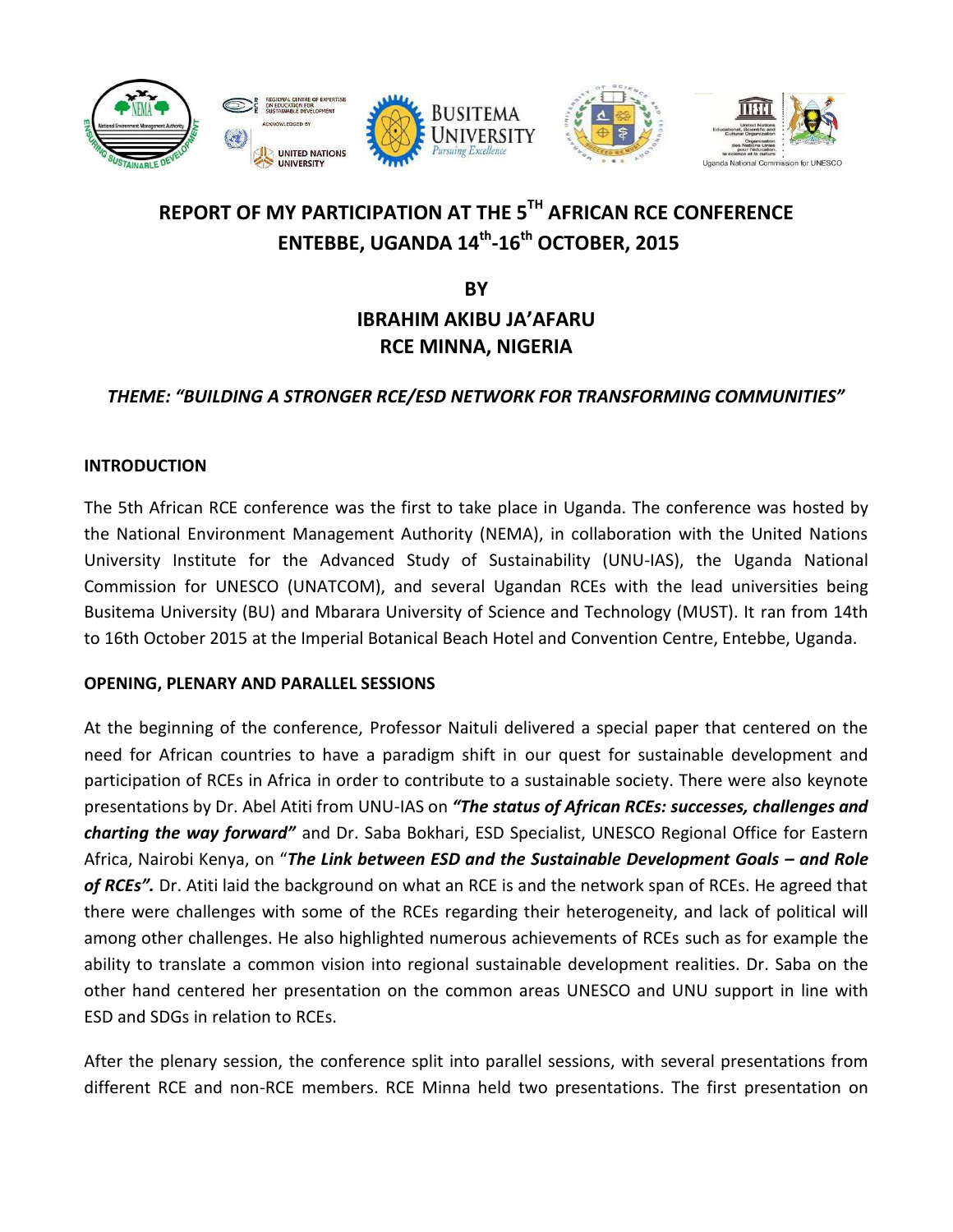*"Advancing Innovative Policies and Local Solutions for Community Transformation: A Case study of Safe Water Transportation for Local Communities"* by Ibrahim Akibu Ja'afaru which showed a safe, easy and cheap design for canoes. The presentation was commended by numerous delegates at the conference in view of its unique way of solving the reoccurring boat mishap around the riverine areas in Nigeria. The second presentation titled 'A *perspective on the significance of cemeteries in peaceful co‐existence and conservation of biodiversity in urban areas; the case of Minna, Nigeria',* was presented by *the* Coordinator of RCE Minna, Dr. Abdul Husaini. It focused on the use of cemeteries as open spaces in cities and as a sanctuary for biodiversity. The paper emphasized the need for adequate provision of such spaces in the face of increasing urbanization.

#### **RCE MEETING**

The second day of the conference saw another series of parallel sessions and presentations. However, during the afternoon the RCE members had an opportunity to meetseparately to discuss numerous issues ranging from implementation of the GAP and SDG, the Africas RCE youth movement, a shift in the UNU programme approach, increasing collaboration, submitting RCEs annual reports to the UNU-IAS and the sustainability of RCEs, among others. However, as a youth the highlight of the meeting was the recognition of the African RCE Youth Network and the readiness of African RCEs to organise an African RCE Youth Summit which will hopefully be hosted by RCE Kano, Nigeria. During the meeting the RCEs also agreed that there was a need for African RCEs to collaborate with other organisations such as the African Union (AU), USAID, UNESCO and others in order to receive recognition as key players in sustainable development.

#### **RCE YOUTH SESSION**

Although there was no special session for youth at the conference, the youth present at the conference came together to discuss issues related to youth participation and contribution of RCE activities across Africa and beyond. The meeting was held on the second day of the conference, during the lunch break. There were five youth in attendance, two from Uganda and two from Nigeria and one from Kenya. The discussion drew the attention of the UNU-IAS representative present at the conference, Ms. Ikuno Suzuki called on the youth to continue to create avenues of sharing ideas such as hosting webinars, Skype meetings and any other available means in other to keep the network vibrant and effective.

#### **OUTCOMES**

Some of the successful outcomes of the conference especially related to youth include the following:

- African RCE Youth Summit to be hosted by RCE Kano, Nigeria (date to be decided)
- Development of contact data base for RCE youth across Africa